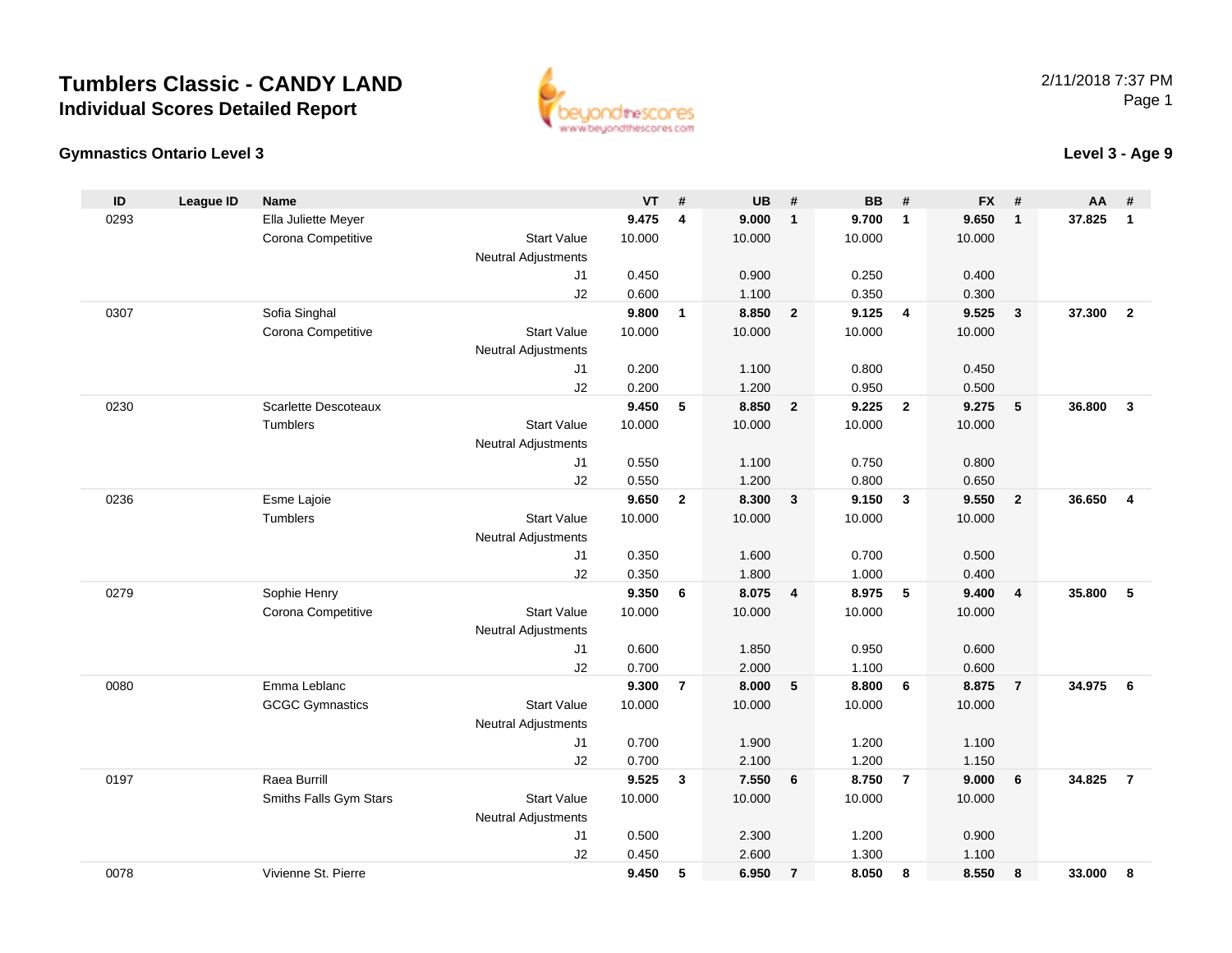

#### 2/11/2018 7:37 PMPage 2

| <b>GCGC Gymnastics</b> | <b>Start Value</b>         | 10.000 | 10.000 | 10.000 | 10.000 |  |
|------------------------|----------------------------|--------|--------|--------|--------|--|
|                        | <b>Neutral Adjustments</b> |        |        |        |        |  |
|                        | ا ب                        | 0.600  | 3.100  | 1.900  | .300   |  |
|                        | J2                         | 0.500  | 3.000  | 2.000  | 1.600  |  |

### **Gymnastics Ontario Level 3**

| ID   | League ID | <b>Name</b>            |                            | <b>VT</b> | #              | <b>UB</b> | #                       | <b>BB</b> | #                       | <b>FX</b> | #                       | <b>AA</b> | #                       |
|------|-----------|------------------------|----------------------------|-----------|----------------|-----------|-------------------------|-----------|-------------------------|-----------|-------------------------|-----------|-------------------------|
| 0185 |           | Hope MacGregor         |                            | 9.000     | 12             | 8.900     | $\mathbf{1}$            | 9.350     | $\overline{2}$          | 9.700     | $\mathbf{1}$            | 36.950    | $\mathbf{1}$            |
|      |           | Smiths Falls Gym Stars | <b>Start Value</b>         | 10.000    |                | 10.000    |                         | 10.000    |                         | 10.000    |                         |           |                         |
|      |           |                        | <b>Neutral Adjustments</b> |           |                |           |                         | $-0.100$  |                         |           |                         |           |                         |
|      |           |                        | J1                         | 1.000     |                | 1.000     |                         | 0.500     |                         | 0.300     |                         |           |                         |
|      |           |                        | J2                         | 1.000     |                | 1.200     |                         | 0.600     |                         | 0.300     |                         |           |                         |
| 0278 |           | Madeline Hibberd       |                            | 9.675     | $\overline{2}$ | 8.475     | $\overline{\mathbf{3}}$ | 9.150     | $\overline{\mathbf{3}}$ | 9.525     | $\overline{2}$          | 36.825    | $\overline{2}$          |
|      |           | Corona Competitive     | <b>Start Value</b>         | 10.000    |                | 10.000    |                         | 10.000    |                         | 10.000    |                         |           |                         |
|      |           |                        | <b>Neutral Adjustments</b> |           |                |           |                         |           |                         |           |                         |           |                         |
|      |           |                        | J1                         | 0.350     |                | 1.450     |                         | 0.900     |                         | 0.400     |                         |           |                         |
|      |           |                        | J2                         | 0.300     |                | 1.600     |                         | 0.800     |                         | 0.550     |                         |           |                         |
| 0266 |           | Jordan Blondin         |                            | 9.400     | $\overline{7}$ | 8.050     | 6                       | 9.400     | $\overline{1}$          | 9.325     | 3                       | 36.175    | $\mathbf{3}$            |
|      |           | Corona Competitive     | <b>Start Value</b>         | 10.000    |                | 10.000    |                         | 10.000    |                         | 10.000    |                         |           |                         |
|      |           |                        | <b>Neutral Adjustments</b> |           |                |           |                         |           |                         |           |                         |           |                         |
|      |           |                        | J1                         | 0.550     |                | 1.900     |                         | 0.500     |                         | 0.600     |                         |           |                         |
|      |           |                        | J2                         | 0.650     |                | 2.000     |                         | 0.700     |                         | 0.750     |                         |           |                         |
| 0061 |           | <b>Hailey Godin</b>    |                            | 9.250     | 9              | 8.725     | $\overline{2}$          | 8.725     | $\overline{7}$          | 8.700     | 10                      | 35,400    | $\overline{\mathbf{4}}$ |
|      |           | Xperience              | <b>Start Value</b>         | 10.000    |                | 10.000    |                         | 10.000    |                         | 10.000    |                         |           |                         |
|      |           |                        | <b>Neutral Adjustments</b> |           |                |           |                         |           |                         | $-0.100$  |                         |           |                         |
|      |           |                        | J1                         | 0.700     |                | 1.200     |                         | 1.300     |                         | 1.100     |                         |           |                         |
|      |           |                        | J2                         | 0.800     |                | 1.350     |                         | 1.250     |                         | 1.300     |                         |           |                         |
| 0032 |           | <b>Claire Merkley</b>  |                            | 9.475     | 4              | 7.950     | $\overline{7}$          | 8.575     | 8                       | 9.200     | 5                       | 35.200    | 5                       |
|      |           | <b>Brockville</b>      | <b>Start Value</b>         | 10.000    |                | 10.000    |                         | 10.000    |                         | 10.000    |                         |           |                         |
|      |           |                        | <b>Neutral Adjustments</b> |           |                |           |                         |           |                         |           |                         |           |                         |
|      |           |                        | J1                         | 0.550     |                | 2.000     |                         | 1.350     |                         | 0.700     |                         |           |                         |
|      |           |                        | J2                         | 0.500     |                | 2.100     |                         | 1.500     |                         | 0.900     |                         |           |                         |
| 0034 |           | Sammy Galbraith        |                            | 9.375     | 8              | 8.100     | 5                       | 8.850     | 5                       | 8.800     | 8                       | 35.125    | 6                       |
|      |           | <b>Brockville</b>      | <b>Start Value</b>         | 10.000    |                | 10.000    |                         | 10.000    |                         | 10.000    |                         |           |                         |
|      |           |                        | <b>Neutral Adjustments</b> |           |                |           |                         |           |                         |           |                         |           |                         |
|      |           |                        | J1                         | 0.650     |                | 1.800     |                         | 1.100     |                         | 1.200     |                         |           |                         |
|      |           |                        | J2                         | 0.600     |                | 2.000     |                         | 1.200     |                         | 1.200     |                         |           |                         |
| 0102 |           | <b>Gracie Price</b>    |                            | 9.425     | 6              | 7.800     | 8                       | 8.400     | 10                      | 9.300     | $\overline{\mathbf{4}}$ | 34.925    | $\overline{7}$          |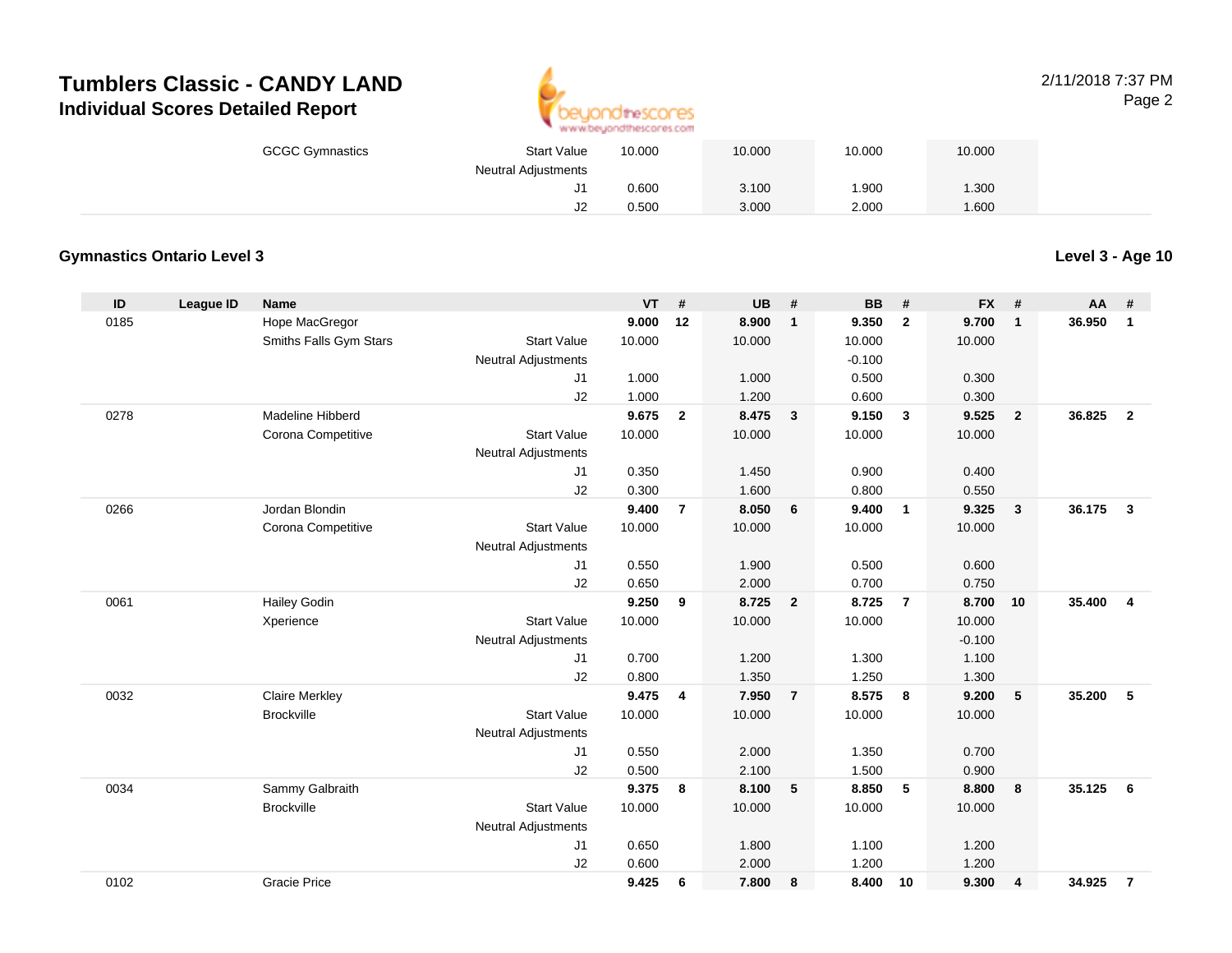

|      | <b>Bancroft Gems</b>                  | <b>Start Value</b>         | 10.000 |              | 10.000   |   | 10.000 |    | 10.000   |                 |           |            |
|------|---------------------------------------|----------------------------|--------|--------------|----------|---|--------|----|----------|-----------------|-----------|------------|
|      |                                       | <b>Neutral Adjustments</b> |        |              |          |   |        |    |          |                 |           |            |
|      |                                       | J1                         | 0.600  |              | 2.100    |   | 1.850  |    | 0.600    |                 |           |            |
|      |                                       | J2                         | 0.550  |              | 2.300    |   | 1.350  |    | 0.800    |                 |           |            |
| 0077 | <b>Marisol Cavas</b>                  |                            | 9.700  | $\mathbf{1}$ | 8.050    | 6 | 8.300  | 11 | 8.825    | $\overline{7}$  | 34.875    | $_{\rm 8}$ |
|      | <b>GCGC Gymnastics</b>                | <b>Start Value</b>         | 10.000 |              | 10.000   |   | 10.000 |    | 10.000   |                 |           |            |
|      |                                       | <b>Neutral Adjustments</b> |        |              |          |   |        |    |          |                 |           |            |
|      |                                       | J1                         | 0.300  |              | 1.900    |   | 1.600  |    | 1.100    |                 |           |            |
|      |                                       | J2                         | 0.300  |              | 2.000    |   | 1.800  |    | 1.250    |                 |           |            |
| 0164 | Leanna Eade                           |                            | 9.525  | 3            | 7.100    | 9 | 9.000  | 4  | 9.200    | $5\phantom{.0}$ | 34.825    | 9          |
|      | Thunder Bay Gymnastics<br>Association | <b>Start Value</b>         | 10.000 |              | 10.000   |   | 10.000 |    | 10.000   |                 |           |            |
|      |                                       | <b>Neutral Adjustments</b> |        |              |          |   |        |    |          |                 |           |            |
|      |                                       | J1                         | 0.500  |              | 2.800    |   | 0.900  |    | 0.900    |                 |           |            |
|      |                                       | J2                         | 0.450  |              | 3.000    |   | 1.100  |    | 0.700    |                 |           |            |
| 0031 | Kory Blondin                          |                            | 9.450  | 5            | 7.100    | 9 | 8.800  | 6  | 8.775    | 9               | 34.125 10 |            |
|      | <b>Brockville</b>                     | <b>Start Value</b>         | 10.000 |              | 10.000   |   | 10.000 |    | 10.000   |                 |           |            |
|      |                                       | <b>Neutral Adjustments</b> |        |              |          |   |        |    | $-0.100$ |                 |           |            |
|      |                                       | J1                         | 0.550  |              | 2.800    |   | 1.150  |    | 1.100    |                 |           |            |
|      |                                       | J2                         | 0.550  |              | 3.000    |   | 1.250  |    | 1.150    |                 |           |            |
| 0364 | Mia Ghanem                            |                            | 9.125  | 10           | 8.450    | 4 | 7.825  | 12 | 8.675 11 |                 | 34.075 11 |            |
|      | Xperience                             | <b>Start Value</b>         | 10.000 |              | 10.000   |   | 10.000 |    | 10.000   |                 |           |            |
|      |                                       | Neutral Adjustments        |        |              |          |   |        |    |          |                 |           |            |
|      |                                       | J1                         | 0.850  |              | 1.500    |   | 2.100  |    | 1.200    |                 |           |            |
|      |                                       | J2                         | 0.900  |              | 1.600    |   | 2.250  |    | 1.450    |                 |           |            |
| 0217 | Valerie Abboud                        |                            | 9.025  | 11           | 7.050 10 |   | 8.450  | 9  | 9.050    | 6               | 33.575 12 |            |
|      | <b>Tumblers</b>                       | <b>Start Value</b>         | 10.000 |              | 10.000   |   | 10.000 |    | 10.000   |                 |           |            |
|      |                                       | <b>Neutral Adjustments</b> |        |              |          |   |        |    |          |                 |           |            |
|      |                                       | J1                         | 1.000  |              | 3.100    |   | 1.700  |    | 0.900    |                 |           |            |
|      |                                       | J2                         | 0.950  |              | 2.800    |   | 1.400  |    | 1.000    |                 |           |            |
|      |                                       |                            |        |              |          |   |        |    |          |                 |           |            |

### **Gymnastics Ontario Level 3**

| ID   | League ID | <b>Name</b>        |                            | <b>VT</b> | - # | <b>UB</b> | #  | <b>BB</b> | #            | $FX$ # | $AA$ # |  |
|------|-----------|--------------------|----------------------------|-----------|-----|-----------|----|-----------|--------------|--------|--------|--|
| 0292 |           | Anna Mansfield     |                            | 9.625     |     | 8.700     | -2 | 9.425     | $\mathbf{2}$ | 9.600  | 37.350 |  |
|      |           | Corona Competitive | <b>Start Value</b>         | 10.000    |     | 10.000    |    | 10.000    |              | 10.000 |        |  |
|      |           |                    | <b>Neutral Adjustments</b> |           |     |           |    |           |              |        |        |  |
|      |           |                    | J1                         | 0.400     |     | 1.400     |    | 0.550     |              | 0.400  |        |  |
|      |           |                    | J2                         | 0.350     |     | 1.200     |    | 0.600     |              | 0.400  |        |  |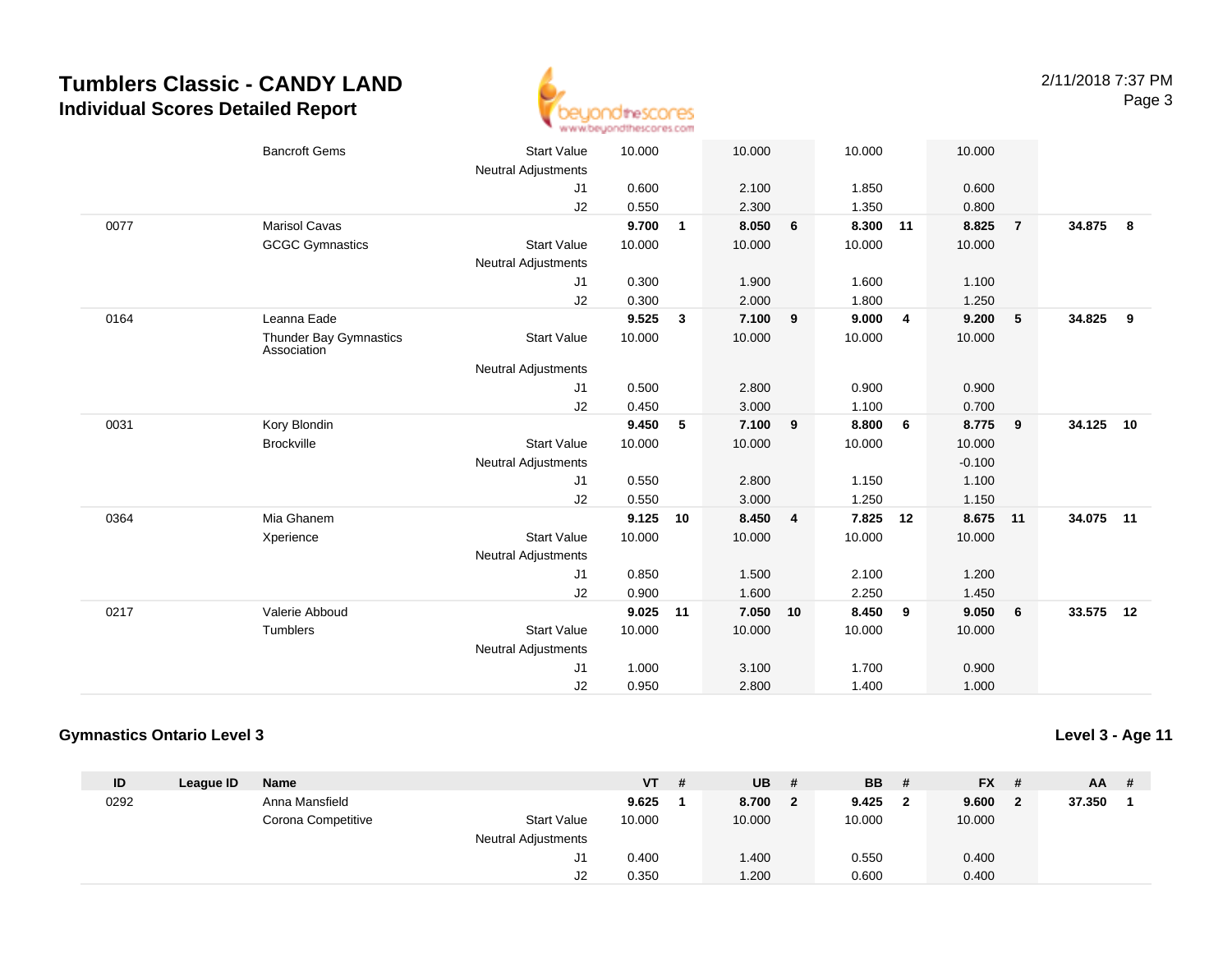

| 0183 | Sara Lyons             |                            | 9.550  | $\overline{\mathbf{2}}$ | 8.825  | $\overline{\mathbf{1}}$ | 9.375    | $\mathbf{3}$   | 9.475  | 3                       | 37.225 | $\overline{\mathbf{2}}$ |
|------|------------------------|----------------------------|--------|-------------------------|--------|-------------------------|----------|----------------|--------|-------------------------|--------|-------------------------|
|      | Smiths Falls Gym Stars | <b>Start Value</b>         | 10.000 |                         | 10.000 |                         | 10.000   |                | 10.000 |                         |        |                         |
|      |                        | <b>Neutral Adjustments</b> |        |                         |        |                         |          |                |        |                         |        |                         |
|      |                        | J1                         | 0.450  |                         | 1.150  |                         | 0.700    |                | 0.500  |                         |        |                         |
|      |                        | J2                         | 0.450  |                         | 1.200  |                         | 0.550    |                | 0.550  |                         |        |                         |
| 0241 | Aidyn Murphy           |                            | 9.500  | $\mathbf{3}$            | 8.025  | 6                       | 9.350    | $\overline{4}$ | 9.650  | $\mathbf{1}$            | 36.525 | $\mathbf{3}$            |
|      | Tumblers               | <b>Start Value</b>         | 10.000 |                         | 10.000 |                         | 10.000   |                | 10.000 |                         |        |                         |
|      |                        | <b>Neutral Adjustments</b> |        |                         |        |                         |          |                |        |                         |        |                         |
|      |                        | J1                         | 0.500  |                         | 1.950  |                         | 0.600    |                | 0.300  |                         |        |                         |
|      |                        | J2                         | 0.500  |                         | 2.000  |                         | 0.700    |                | 0.400  |                         |        |                         |
| 0064 | Avelyn Bott            |                            | 9.450  | 4                       | 8.275  | $\mathbf{3}$            | 9.075    | $-5$           | 8.975  | 8                       | 35.775 | $\overline{4}$          |
|      | Xperience              | <b>Start Value</b>         | 10.000 |                         | 10.000 |                         | 10.000   |                | 10.000 |                         |        |                         |
|      |                        | <b>Neutral Adjustments</b> |        |                         |        |                         |          |                |        |                         |        |                         |
|      |                        | J1                         | 0.500  |                         | 1.800  |                         | 0.950    |                | 1.100  |                         |        |                         |
|      |                        | J2                         | 0.600  |                         | 1.650  |                         | 0.900    |                | 0.950  |                         |        |                         |
| 0065 | <b>Lilly Spencer</b>   |                            | 9.500  | $\mathbf{3}$            | 8.050  | $5\phantom{.0}$         | 8.700 12 |                | 9.025  | $\overline{7}$          | 35.275 | $-5$                    |
|      | Xperience              | <b>Start Value</b>         | 10.000 |                         | 10.000 |                         | 10.000   |                | 10.000 |                         |        |                         |
|      |                        | <b>Neutral Adjustments</b> |        |                         |        |                         |          |                |        |                         |        |                         |
|      |                        | J1                         | 0.450  |                         | 1.900  |                         | 1.400    |                | 1.000  |                         |        |                         |
|      |                        | J2                         | 0.550  |                         | 2.000  |                         | 1.200    |                | 0.950  |                         |        |                         |
| 0188 | Abby McNeely           |                            | 9.050  | 10                      | 8.050  | $\sqrt{5}$              | 8.850    | 8              | 9.325  | $\overline{\mathbf{4}}$ | 35.275 | 5                       |
|      | Smiths Falls Gym Stars | <b>Start Value</b>         | 10.000 |                         | 10.000 |                         | 10.000   |                | 10.000 |                         |        |                         |
|      |                        | <b>Neutral Adjustments</b> |        |                         |        |                         |          |                |        |                         |        |                         |
|      |                        | J1                         | 1.000  |                         | 1.900  |                         | 1.050    |                | 0.700  |                         |        |                         |
|      |                        | J2                         | 0.900  |                         | 2.000  |                         | 1.250    |                | 0.650  |                         |        |                         |
| 0192 | Madilynn Robillard     |                            | 9.400  | 6                       | 7.100  | 10                      | 9.525    | $\overline{1}$ | 9.250  | 5                       | 35.275 | -5                      |
|      | Smiths Falls Gym Stars | <b>Start Value</b>         | 10.000 |                         | 10.000 |                         | 10.000   |                | 10.000 |                         |        |                         |
|      |                        | <b>Neutral Adjustments</b> |        |                         |        |                         |          |                |        |                         |        |                         |
|      |                        | J1                         | 0.600  |                         | 3.000  |                         | 0.450    |                | 0.700  |                         |        |                         |
|      |                        | J2                         | 0.600  |                         | 2.800  |                         | 0.500    |                | 0.800  |                         |        |                         |
| 0060 | Soren LeBlanc          |                            | 9.250  | 8                       | 8.100  | $\overline{\mathbf{4}}$ | 8.975    | $\overline{7}$ | 8.925  | $\boldsymbol{9}$        | 35.250 | 6                       |
|      | Xperience              | <b>Start Value</b>         | 10.000 |                         | 10.000 |                         | 10.000   |                | 10.000 |                         |        |                         |
|      |                        | <b>Neutral Adjustments</b> |        |                         |        |                         |          |                |        |                         |        |                         |
|      |                        | J1                         | 0.800  |                         | 1.900  |                         | 1.200    |                | 1.000  |                         |        |                         |
|      |                        | J2                         | 0.700  |                         | 1.900  |                         | 0.850    |                | 1.150  |                         |        |                         |
| 0079 | Nadia Nasr             |                            | 9.350  | $\overline{7}$          | 7.850  | $\overline{7}$          | 9.050    | 6              | 8.775  | 10                      | 35.025 | $\overline{7}$          |
|      | <b>GCGC Gymnastics</b> | <b>Start Value</b>         | 10.000 |                         | 10.000 |                         | 10.000   |                | 10.000 |                         |        |                         |
|      |                        | <b>Neutral Adjustments</b> |        |                         |        |                         |          |                |        |                         |        |                         |
|      |                        | J1                         | 0.700  |                         | 2.100  |                         | 0.900    |                | 1.100  |                         |        |                         |
|      |                        | J2                         | 0.600  |                         | 2.200  |                         | 1.000    |                | 1.350  |                         |        |                         |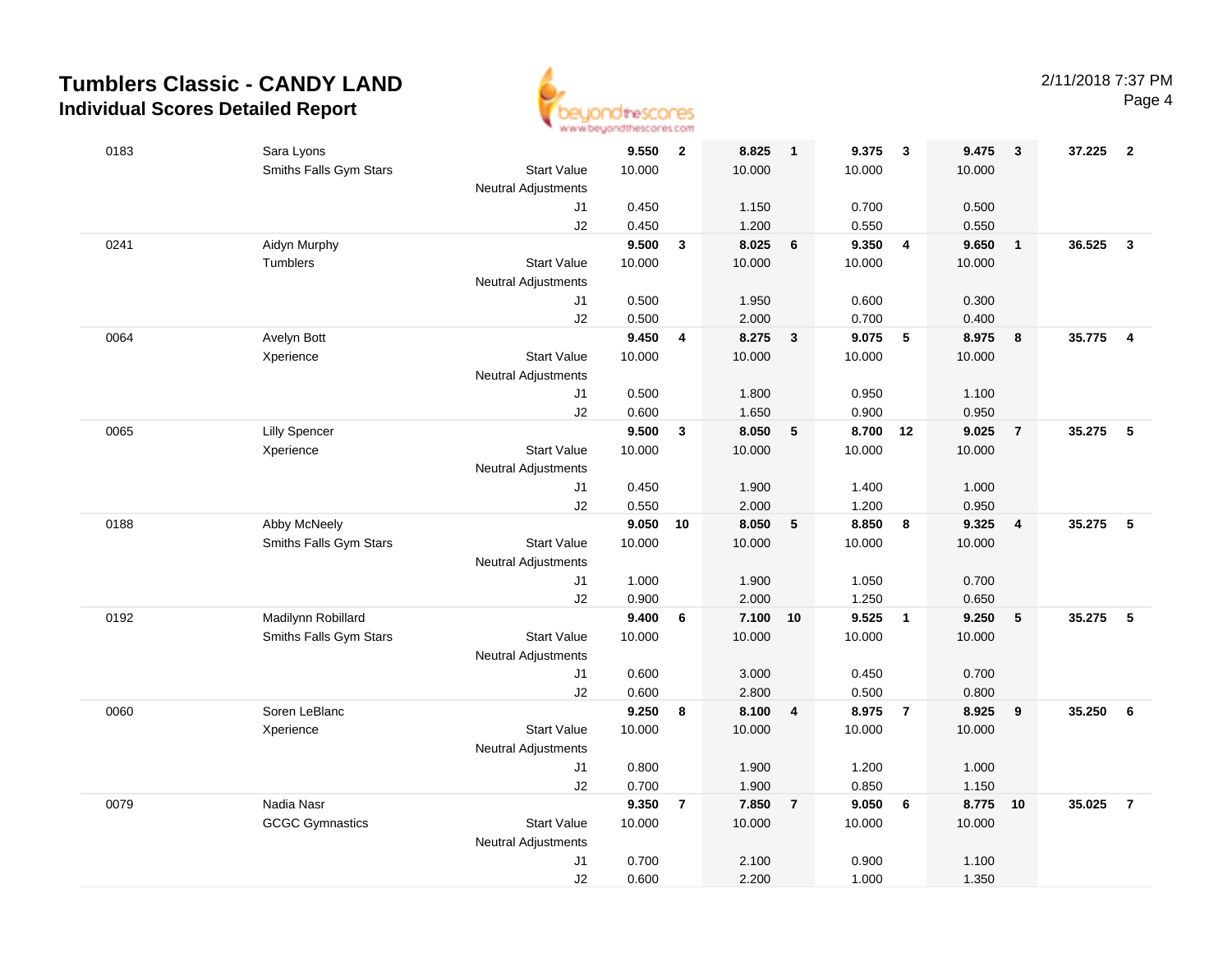

| 0165 | Shya Boissoneau<br>Thunder Bay Gymnastics | <b>Start Value</b>  | 9.550<br>10.000 | $\overline{2}$ | 7.700<br>10.000 | 8              | 8.800<br>10.000 | 9  | 8.575<br>10.000 | 12             | 34.625 | - 8 |
|------|-------------------------------------------|---------------------|-----------------|----------------|-----------------|----------------|-----------------|----|-----------------|----------------|--------|-----|
|      | Association                               |                     |                 |                |                 |                |                 |    |                 |                |        |     |
|      |                                           | Neutral Adjustments |                 |                |                 |                |                 |    |                 |                |        |     |
|      |                                           | J1                  | 0.400           |                | 2.400           |                | 1.100           |    | 1.300           |                |        |     |
|      |                                           | J2                  | 0.500           |                | 2.200           |                | 1.300           |    | 1.550           |                |        |     |
| 0099 | Keiralyn Beauchamp                        |                     | 9.350           | $\overline{7}$ | 7.600           | 9              | 8.725           | 11 | 8.675           | 11             | 34.350 | 9   |
|      | <b>Bancroft Gems</b>                      | <b>Start Value</b>  | 10.000          |                | 10.000          |                | 10.000          |    | 10.000          |                |        |     |
|      |                                           | Neutral Adjustments |                 |                |                 |                |                 |    |                 |                |        |     |
|      |                                           | J1                  | 0.750           |                | 2.500           |                | 1.250           |    | 1.400           |                |        |     |
|      |                                           | J2                  | 0.550           |                | 2.300           |                | 1.300           |    | 1.250           |                |        |     |
| 0100 | <b>Trista Robinson</b>                    |                     | 9.425           | 5              | 7.000           | 11             | 8.750           | 10 | 9.025           | $\overline{7}$ | 34.200 | 10  |
|      | <b>Bancroft Gems</b>                      | <b>Start Value</b>  | 10.000          |                | 10.000          |                | 10.000          |    | 10.000          |                |        |     |
|      |                                           | Neutral Adjustments |                 |                |                 |                |                 |    |                 |                |        |     |
|      |                                           | J1                  | 0.550           |                | 3.100           |                | 1.400           |    | 1.000           |                |        |     |
|      |                                           | J2                  | 0.600           |                | 2.900           |                | 1.100           |    | 0.950           |                |        |     |
| 0101 | Mickala Rallison                          |                     | 9.100           | 9              | 8.100           | $\overline{4}$ | 7.275           | 13 | 9.150           | - 6            | 33.625 | 11  |
|      | <b>Bancroft Gems</b>                      | <b>Start Value</b>  | 10.000          |                | 10.000          |                | 10.000          |    | 10.000          |                |        |     |
|      |                                           | Neutral Adjustments |                 |                |                 |                |                 |    |                 |                |        |     |
|      |                                           | J <sub>1</sub>      | 0.900           |                | 2.000           |                | 2.650           |    | 0.700           |                |        |     |
|      |                                           | J2                  | 0.900           |                | 1.800           |                | 2.800           |    | 1.000           |                |        |     |
|      |                                           |                     |                 |                |                 |                |                 |    |                 |                |        |     |

### **Gymnastics Ontario Level 3**

| ID   | League ID | Name                 |                            | $VT$ # |                         | <b>UB</b> | #              | <b>BB</b> | #                       | <b>FX</b> | #              | $AA$ # |                |
|------|-----------|----------------------|----------------------------|--------|-------------------------|-----------|----------------|-----------|-------------------------|-----------|----------------|--------|----------------|
| 0220 |           | Catherine Brassard   |                            | 9.750  |                         | 9.225     | $\blacksquare$ | 9.525     | -1                      | 9.725     | -1             | 38.225 |                |
|      |           | Tumblers             | <b>Start Value</b>         | 10.000 |                         | 10.000    |                | 10.000    |                         | 10.000    |                |        |                |
|      |           |                      | <b>Neutral Adjustments</b> |        |                         |           |                |           |                         |           |                |        |                |
|      |           |                      | J1                         | 0.250  |                         | 0.800     |                | 0.500     |                         | 0.300     |                |        |                |
|      |           |                      | J2                         | 0.250  |                         | 0.750     |                | 0.450     |                         | 0.250     |                |        |                |
| 0349 |           | <b>Himali Peiris</b> |                            | 9.600  | 3                       | 8.950 2   |                | 9.325     | $\overline{\mathbf{2}}$ | 8.750     | 9              | 36.625 | $\overline{2}$ |
|      |           | <b>Brockville</b>    | <b>Start Value</b>         | 10.000 |                         | 10.000    |                | 10.000    |                         | 10.000    |                |        |                |
|      |           |                      | <b>Neutral Adjustments</b> |        |                         |           |                |           |                         |           |                |        |                |
|      |           |                      | J1                         | 0.450  |                         | 1.100     |                | 0.700     |                         | 1.300     |                |        |                |
|      |           |                      | J2                         | 0.350  |                         | 1.000     |                | 0.650     |                         | 1.200     |                |        |                |
| 0035 |           | Lauren McDonald      |                            | 9.625  | $\overline{\mathbf{2}}$ | 8.325 3   |                | 8.775     | - 5                     | 8.950     | $\overline{7}$ | 35.675 | $\mathbf{3}$   |
|      |           | <b>Brockville</b>    | <b>Start Value</b>         | 10.000 |                         | 10.000    |                | 10.000    |                         | 10.000    |                |        |                |
|      |           |                      | <b>Neutral Adjustments</b> |        |                         |           |                |           |                         |           |                |        |                |
|      |           |                      | J1                         | 0.350  |                         | 1.550     |                | 1.200     |                         | 1.000     |                |        |                |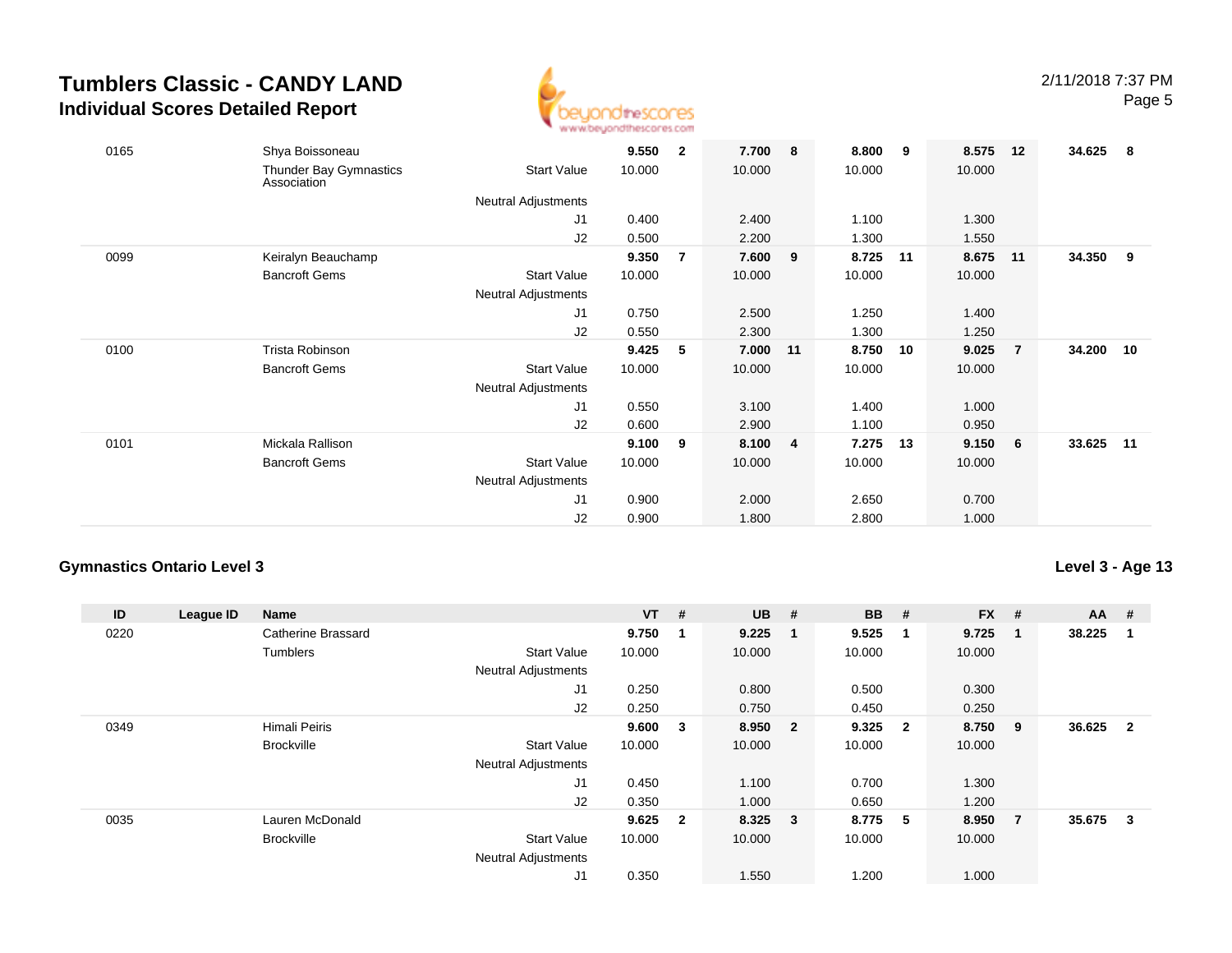

|      |                        | J2                         | 0.400  |                | 1.800    |                 | 1.250    |                         | 1.100  |                         |          |                |
|------|------------------------|----------------------------|--------|----------------|----------|-----------------|----------|-------------------------|--------|-------------------------|----------|----------------|
| 0168 | <b>Kailey Andrews</b>  |                            | 9.475  | 5              | 7.800    | $5\phantom{.0}$ | 9.025    | $\mathbf{3}$            | 9.175  | $\overline{\mathbf{3}}$ | 35.475 4 |                |
|      | Smiths Falls Gym Stars | <b>Start Value</b>         | 10.000 |                | 10.000   |                 | 10.000   |                         | 10.000 |                         |          |                |
|      |                        | Neutral Adjustments        |        |                |          |                 |          |                         |        |                         |          |                |
|      |                        | J1                         | 0.550  |                | 2.000    |                 | 1.100    |                         | 0.700  |                         |          |                |
|      |                        | J2                         | 0.500  |                | 2.400    |                 | 0.850    |                         | 0.950  |                         |          |                |
| 0058 | Alana Johnson          |                            | 9.525  | 4              | 7.900    | $\overline{4}$  | 8.700    | $6\phantom{.}6$         | 9.100  | $\overline{4}$          | 35.225   | 5              |
|      | Xperience              | <b>Start Value</b>         | 10.000 |                | 10.000   |                 | 10.000   |                         | 10.000 |                         |          |                |
|      |                        | <b>Neutral Adjustments</b> |        |                |          |                 |          |                         |        |                         |          |                |
|      |                        | J1                         | 0.450  |                | 2.000    |                 | 1.300    |                         | 0.800  |                         |          |                |
|      |                        | J2                         | 0.500  |                | 2.200    |                 | 1.300    |                         | 1.000  |                         |          |                |
| 0231 | Molly Eaton            |                            | 9.350  | 8              | 7.650    | 6               | 8.525    | 9                       | 9.350  | $\overline{2}$          | 34.875   | - 6            |
|      | Tumblers               | <b>Start Value</b>         | 10.000 |                | 10.000   |                 | 10.000   |                         | 10.000 |                         |          |                |
|      |                        | <b>Neutral Adjustments</b> |        |                |          |                 |          |                         |        |                         |          |                |
|      |                        | J <sub>1</sub>             | 0.600  |                | 2.300    |                 | 1.400    |                         | 0.500  |                         |          |                |
|      |                        | J <sub>2</sub>             | 0.700  |                | 2.400    |                 | 1.550    |                         | 0.800  |                         |          |                |
| 0177 | Chloe Jones            |                            | 9.300  | 9              | 7.450    | 8               | 8.625    | $\overline{7}$          | 9.050  | $\sqrt{5}$              | 34.425   | $\overline{7}$ |
|      | Smiths Falls Gym Stars | <b>Start Value</b>         | 10.000 |                | 10.000   |                 | 10.000   |                         | 10.000 |                         |          |                |
|      |                        | Neutral Adjustments        |        |                |          |                 |          |                         |        |                         |          |                |
|      |                        | J1                         | 0.800  |                | 2.400    |                 | 1.500    |                         | 0.900  |                         |          |                |
|      |                        | J2                         | 0.600  |                | 2.700    |                 | 1.250    |                         | 1.000  |                         |          |                |
| 0028 | Evianne Heidecker      |                            | 9.450  | 6              | 7.500    | $\overline{7}$  | 8.600    | $\overline{\mathbf{8}}$ | 8.700  | 10                      | 34.250   | 8              |
|      | <b>Brockville</b>      | <b>Start Value</b>         | 10.000 |                | 10.000   |                 | 10.000   |                         | 10.000 |                         |          |                |
|      |                        | <b>Neutral Adjustments</b> |        |                |          |                 |          |                         |        |                         |          |                |
|      |                        | J1                         | 0.500  |                | 2.400    |                 | 1.200    |                         | 1.200  |                         |          |                |
|      |                        | J2                         | 0.600  |                | 2.600    |                 | 1.600    |                         | 1.400  |                         |          |                |
| 0040 | Erica Taylor           |                            | 9.425  | $\overline{7}$ | 6.150 10 |                 | 9.000    | $\overline{4}$          | 9.025  | 6                       | 33.600   | 9              |
|      | <b>Brockville</b>      | <b>Start Value</b>         | 10.000 |                | 10.000   |                 | 10.000   |                         | 10.000 |                         |          |                |
|      |                        | <b>Neutral Adjustments</b> |        |                |          |                 |          |                         |        |                         |          |                |
|      |                        | J1                         | 0.600  |                | 3.700    |                 | 0.900    |                         | 0.900  |                         |          |                |
|      |                        | J2                         | 0.550  |                | 4.000    |                 | 1.100    |                         | 1.050  |                         |          |                |
| 0184 | Kailey Lewis           |                            | 8.650  | 10             | 6.800    | 9               | 8.375 10 |                         | 8.850  | 8                       | 32.675   | 10             |
|      | Smiths Falls Gym Stars | <b>Start Value</b>         | 10.000 |                | 10.000   |                 | 10.000   |                         | 10.000 |                         |          |                |
|      |                        | Neutral Adjustments        |        |                |          |                 |          |                         |        |                         |          |                |
|      |                        | J <sub>1</sub>             | 1.300  |                | 3.100    |                 | 1.650    |                         | 1.200  |                         |          |                |
|      |                        | J2                         | 1.400  |                | 3.300    |                 | 1.600    |                         | 1.100  |                         |          |                |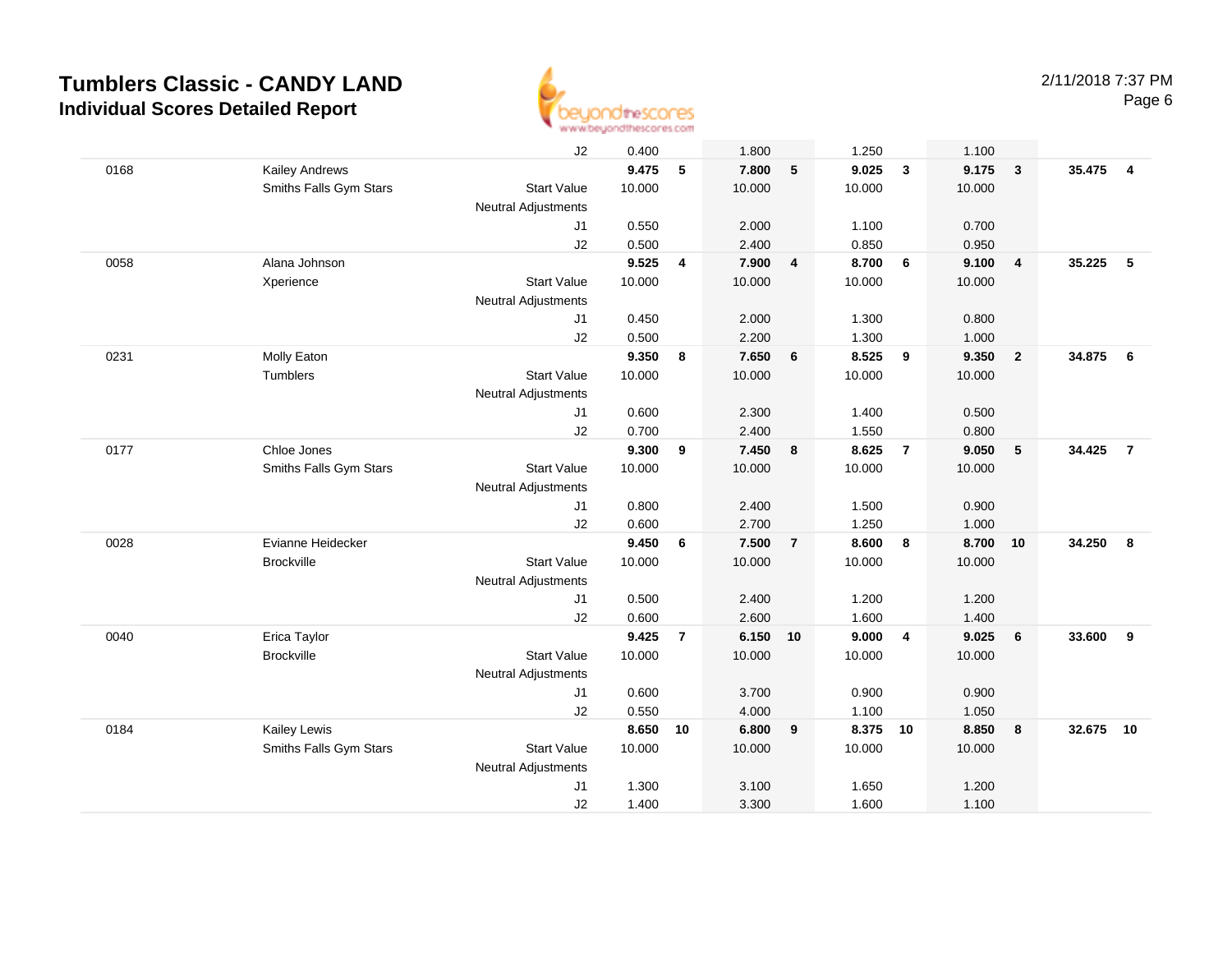



#### **Level 3 - Age 14+**

| ID   | <b>League ID</b> | <b>Name</b>            |                            | $VT$ #         |              | <b>UB</b>      | #              | <b>BB</b>      | #                       | <b>FX</b>      | #                       | AA     | #              |
|------|------------------|------------------------|----------------------------|----------------|--------------|----------------|----------------|----------------|-------------------------|----------------|-------------------------|--------|----------------|
| 0226 |                  | Maddy Coulson          |                            | 9.775          | $\mathbf{1}$ | 9.000          | $\mathbf{1}$   | 9.100          | $\overline{\mathbf{4}}$ | 9.550          | $\overline{2}$          | 37.425 | $\mathbf{1}$   |
|      |                  | <b>Tumblers</b>        | <b>Start Value</b>         | 10.000         |              | 10.000         |                | 10.000         |                         | 10.000         |                         |        |                |
|      |                  |                        | <b>Neutral Adjustments</b> |                |              |                |                |                |                         |                |                         |        |                |
|      |                  |                        | J1                         | 0.300          |              | 1.100          |                | 0.850          |                         | 0.500          |                         |        |                |
|      |                  |                        | J2                         | 0.150          |              | 0.900          |                | 0.950          |                         | 0.400          |                         |        |                |
| 0098 |                  | Megan Lawless          |                            | 9.650          | $\mathbf{3}$ | 8.800          | $\overline{2}$ | 9.375          | $\overline{2}$          | 9.375          | $\overline{4}$          | 37.200 | $\overline{2}$ |
|      |                  | <b>Bancroft Gems</b>   | <b>Start Value</b>         | 10.000         |              | 10.000         |                | 10.000         |                         | 10.000         |                         |        |                |
|      |                  |                        | <b>Neutral Adjustments</b> |                |              |                |                |                |                         |                |                         |        |                |
|      |                  |                        | J1                         | 0.400          |              | 1.200          |                | 0.600          |                         | 0.700          |                         |        |                |
|      |                  |                        | J2                         | 0.300          |              | 1.200          |                | 0.650          |                         | 0.550          |                         |        |                |
| 0182 |                  | Fraya Lalonde Cutler   |                            | 9.675          | $\mathbf{2}$ | 8.450          | 4              | 9.400          | $\mathbf{1}$            | 9.500          | $\overline{\mathbf{3}}$ | 37.025 | $\mathbf{3}$   |
|      |                  | Smiths Falls Gym Stars | <b>Start Value</b>         | 10.000         |              | 10.000         |                | 10.000         |                         | 10.000         |                         |        |                |
|      |                  |                        | <b>Neutral Adjustments</b> |                |              |                |                |                |                         |                |                         |        |                |
|      |                  |                        | J1                         | 0.350          |              | 1.500          |                | 0.550          |                         | 0.600          |                         |        |                |
|      |                  |                        | J2                         | 0.300          |              | 1.600          |                | 0.650          |                         | 0.400          |                         |        |                |
| 0345 |                  | Lacey Watts            |                            | 9.525          | 5            | 8.450          | 4              | 9.250          | 3                       | 9.375          | $\overline{4}$          | 36.600 | $\overline{4}$ |
|      |                  | Smiths Falls Gym Stars | <b>Start Value</b>         | 10.000         |              | 10.000         |                | 10.000         |                         | 10.000         |                         |        |                |
|      |                  |                        | <b>Neutral Adjustments</b> |                |              |                |                |                |                         |                |                         |        |                |
|      |                  |                        | J1                         | 0.500          |              | 1.600          |                | 0.800          |                         | 0.700          |                         |        |                |
|      |                  |                        | J2                         | 0.450          |              | 1.500          |                | 0.700          |                         | 0.550          |                         |        |                |
| 0223 |                  | Ashley Colin           |                            | 9.575          | 4            | 8.750          | 3              | 8.525          | 6                       | 9.625          | $\overline{1}$          | 36.475 | - 5            |
|      |                  | <b>Tumblers</b>        | <b>Start Value</b>         | 10.000         |              | 10.000         |                | 10.000         |                         | 10.000         |                         |        |                |
|      |                  |                        | <b>Neutral Adjustments</b> |                |              |                |                |                |                         |                |                         |        |                |
|      |                  |                        | J1                         | 0.500          |              | 1.200          |                | 1.550          |                         | 0.400          |                         |        |                |
|      |                  |                        | J2                         | 0.350          |              | 1.300          |                | 1.400          |                         | 0.350          |                         |        |                |
| 0237 |                  | Emma Lindquist         |                            | 9.525          | 5            | 7.200          | $\overline{7}$ | 8.575          | 5                       | 9.100          | 5                       | 34.400 | 6              |
|      |                  | <b>Tumblers</b>        | <b>Start Value</b>         | 10.000         |              | 10.000         |                | 10.000         |                         | 10.000         |                         |        |                |
|      |                  |                        | <b>Neutral Adjustments</b> |                |              |                |                |                |                         |                |                         |        |                |
|      |                  |                        | J <sub>1</sub>             | 0.550          |              | 2.700          |                | 1.500          |                         | 1.000          |                         |        |                |
|      |                  |                        | J2                         | 0.400          |              | 2.900          |                | 1.350          |                         | 0.800          |                         |        |                |
| 0315 |                  | Jaden Krieger          | <b>Start Value</b>         | 9.375          | 8            | 8.050          | 5              | 8.375          | 8                       | 8.525          | 8                       | 34.325 | $\overline{7}$ |
|      |                  | <b>Bancroft Gems</b>   |                            | 10.000         |              | 10.000         |                | 10.000         |                         | 10.000         |                         |        |                |
|      |                  |                        | <b>Neutral Adjustments</b> |                |              |                |                |                |                         |                |                         |        |                |
|      |                  |                        | J <sub>1</sub>             | 0.700          |              | 1.850<br>2.050 |                | 1.450<br>1.800 |                         | 1.400<br>1.550 |                         |        |                |
| 0179 |                  |                        | J2                         | 0.550<br>9.250 |              | 7.300          |                | 8.250          |                         | 8.650          |                         | 33.450 |                |
|      |                  | Sydney Kerr            |                            |                | 9            |                | 6              |                | 9                       |                | $\overline{7}$          |        | 8              |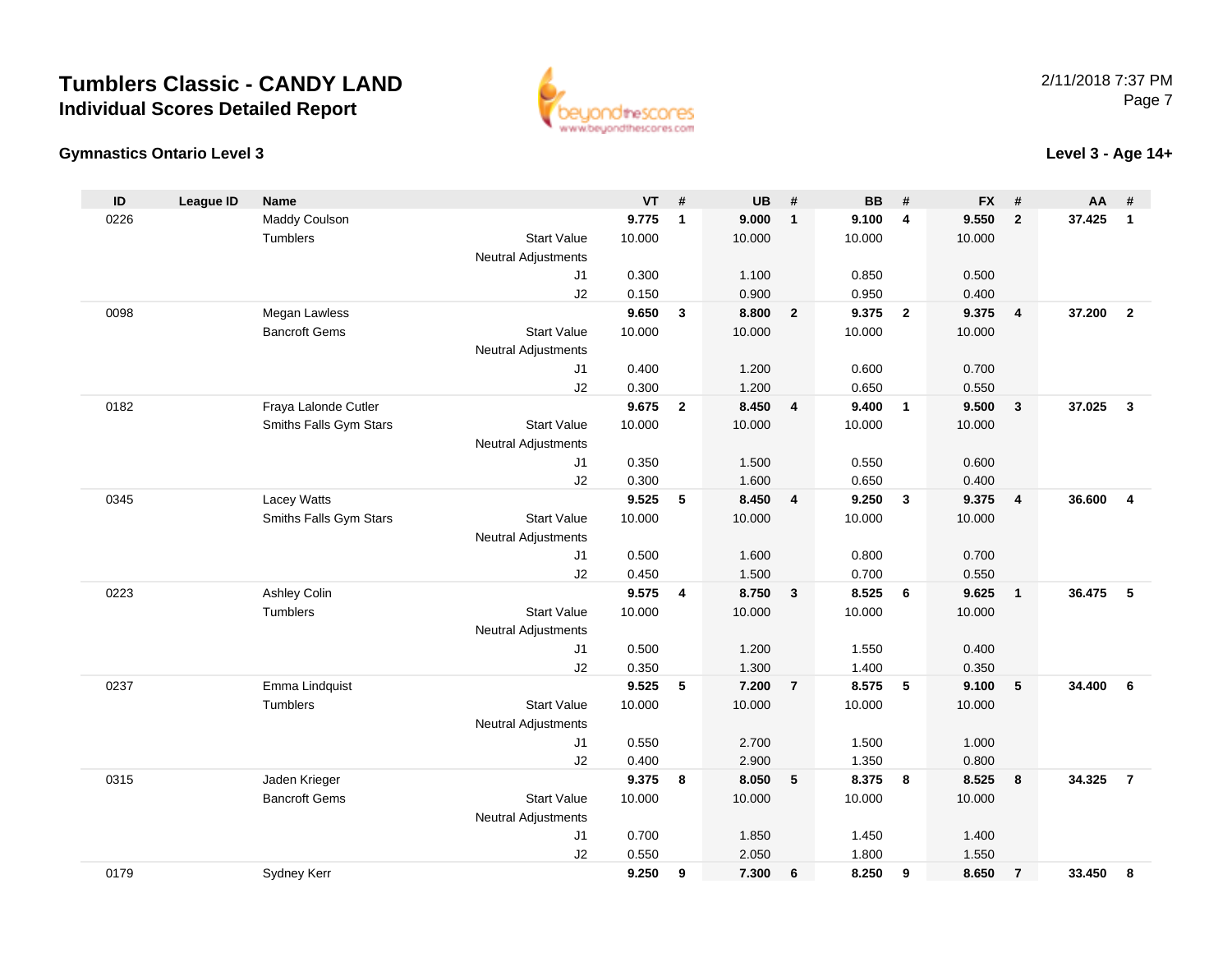

|      | Smiths Falls Gym Stars | <b>Start Value</b><br><b>Neutral Adjustments</b> | 10.000  |                | 10.000    | 10.000 |                | 10.000  |     |        |     |
|------|------------------------|--------------------------------------------------|---------|----------------|-----------|--------|----------------|---------|-----|--------|-----|
|      |                        | J1                                               | 0.800   |                | 2.800     | 1.700  |                | 1.400   |     |        |     |
|      |                        | J2                                               | 0.700   |                | 2.600     | 1.800  |                | 1.300   |     |        |     |
| 0081 | Lisa Whitehurst        |                                                  | 9.425   | $\overline{7}$ | 6.600 8   | 8.475  | $\overline{7}$ | 8.750 6 |     | 33.250 | - 9 |
|      | <b>GCGC Gymnastics</b> | <b>Start Value</b>                               | 10.000  |                | 10.000    | 10.000 |                | 10.000  |     |        |     |
|      |                        | <b>Neutral Adjustments</b>                       |         |                |           |        |                |         |     |        |     |
|      |                        | J1                                               | 0.550   |                | 3.300     | 1.550  |                | 1.300   |     |        |     |
|      |                        | J2                                               | 0.600   |                | 3.500     | 1.500  |                | 1.200   |     |        |     |
| 0089 | Naicha Adescat         |                                                  | 9.450 6 |                | $6.550$ 9 | 8.150  | 10             | 8.475   | - 9 | 32.625 | 10  |
|      | <b>GCGC Gymnastics</b> | <b>Start Value</b>                               | 10.000  |                | 10.000    | 10.000 |                | 10.000  |     |        |     |
|      |                        | <b>Neutral Adjustments</b>                       |         |                |           |        |                |         |     |        |     |
|      |                        | J1                                               | 0.600   |                | 3.300     | 1.800  |                | 1.400   |     |        |     |
|      |                        | J2                                               | 0.500   |                | 3.600     | 1.900  |                | 1.650   |     |        |     |

### **Gymnastics Ontario Level 3**

| ID   | League ID | <b>Name</b>            |                            | $VT$ # |                | <b>UB</b> | #              | <b>BB</b> | #                       | <b>FX</b> | #                       | <b>AA</b> | #                       |
|------|-----------|------------------------|----------------------------|--------|----------------|-----------|----------------|-----------|-------------------------|-----------|-------------------------|-----------|-------------------------|
| 0066 |           | Gabrielle Massicotte   |                            | 9.675  | $\overline{2}$ | 8.050     | 6              | 9.450     | $\overline{\mathbf{2}}$ | 9.525     | $\overline{\mathbf{1}}$ | 36.700    | -1                      |
|      |           | Xperience              | <b>Start Value</b>         | 10.000 |                | 10.000    |                | 10.000    |                         | 10.000    |                         |           |                         |
|      |           |                        | Neutral Adjustments        |        |                |           |                |           |                         |           |                         |           |                         |
|      |           |                        | J1                         | 0.300  |                | 2.000     |                | 0.650     |                         | 0.400     |                         |           |                         |
|      |           |                        | J2                         | 0.350  |                | 1.900     |                | 0.450     |                         | 0.550     |                         |           |                         |
| 0068 |           | Clara Lemoine          |                            | 9.475  | 5              | 8.250     | $\overline{4}$ | 9.500     | $\overline{\mathbf{1}}$ | 9.300     | $\mathbf{3}$            | 36.525    | $\overline{2}$          |
|      |           | Xperience              | <b>Start Value</b>         | 10.000 |                | 10.000    |                | 10.000    |                         | 10.000    |                         |           |                         |
|      |           |                        | <b>Neutral Adjustments</b> |        |                |           |                |           |                         |           |                         |           |                         |
|      |           |                        | J1                         | 0.500  |                | 1.700     |                | 0.450     |                         | 0.600     |                         |           |                         |
|      |           |                        | J2                         | 0.550  |                | 1.800     |                | 0.550     |                         | 0.800     |                         |           |                         |
| 0372 |           | Danika Timothee        |                            | 9.550  | 3              | 8.500     | $\mathbf{1}$   | 8.750     | - 9                     | 9.300     | $\mathbf{3}$            | 36.100    | 3                       |
|      |           | Tumblers               | <b>Start Value</b>         | 10.000 |                | 10.000    |                | 10.000    |                         | 10.000    |                         |           |                         |
|      |           |                        | <b>Neutral Adjustments</b> |        |                |           |                |           |                         |           |                         |           |                         |
|      |           |                        | J1                         | 0.450  |                | 1.500     |                | 1.100     |                         | 0.600     |                         |           |                         |
|      |           |                        | J2                         | 0.450  |                | 1.500     |                | 1.400     |                         | 0.800     |                         |           |                         |
| 0173 |           | Addison Clegg          |                            | 9.500  | 4              | 8.325     | 3              | 9.250     | $\mathbf{3}$            | 9.000     | $\overline{7}$          | 36.075    | $\overline{\mathbf{4}}$ |
|      |           | Smiths Falls Gym Stars | <b>Start Value</b>         | 10.000 |                | 10.000    |                | 10.000    |                         | 10.000    |                         |           |                         |
|      |           |                        | <b>Neutral Adjustments</b> |        |                |           |                |           |                         |           |                         |           |                         |
|      |           |                        | J1                         | 0.500  |                | 1.600     |                | 0.800     |                         | 1.000     |                         |           |                         |
|      |           |                        | J2                         | 0.500  |                | 1.750     |                | 0.700     |                         | 1.000     |                         |           |                         |
| 0027 |           | Vienna Burt-Duong      |                            | 9.550  | 3              | 8.100     | 5              | 9.125     | 4                       | 9.275     | $\overline{4}$          | 36.050    | 5                       |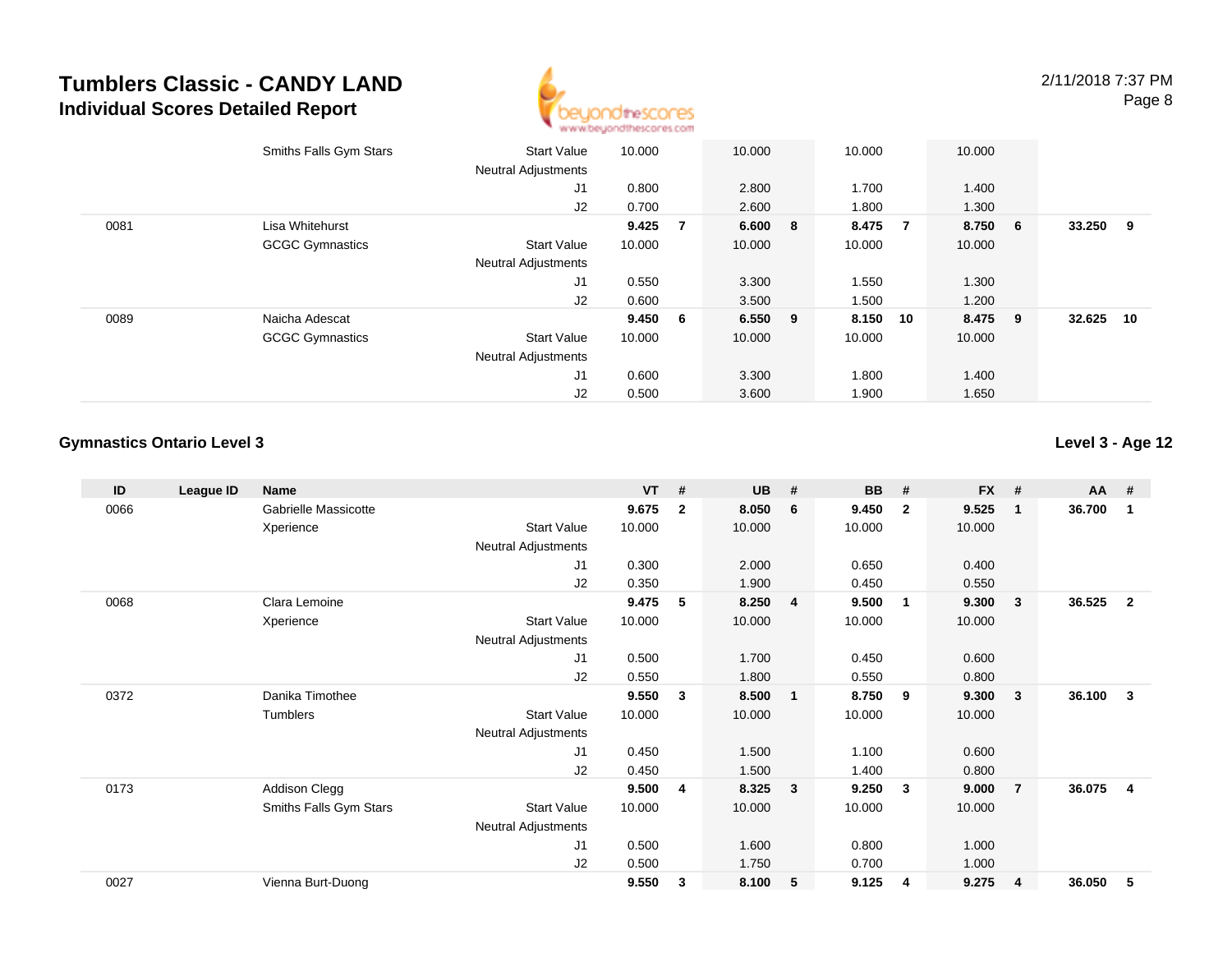

|      | <b>Brockville</b>      | <b>Start Value</b><br><b>Neutral Adjustments</b> | 10.000         |                         | 10.000         |                | 10.000            |                | 10.000            |                         |           |                         |
|------|------------------------|--------------------------------------------------|----------------|-------------------------|----------------|----------------|-------------------|----------------|-------------------|-------------------------|-----------|-------------------------|
|      |                        | J1                                               | 0.400          |                         | 1.800          |                | 0.850             |                | 0.700             |                         |           |                         |
|      |                        | J2                                               | 0.500          |                         | 2.000          |                | 0.900             |                | 0.750             |                         |           |                         |
| 0059 | <b>Grace Leslie</b>    |                                                  | 9.450          | 6                       | 8.475          | $\overline{2}$ | 8.575 12          |                | 9.225             | 5                       | 35.725    | 6                       |
|      | Xperience              | <b>Start Value</b>                               | 10.000         |                         | 10.000         |                | 10.000            |                | 10.000            |                         |           |                         |
|      |                        | <b>Neutral Adjustments</b>                       |                |                         |                |                |                   |                |                   |                         |           |                         |
|      |                        | J1                                               | 0.550          |                         | 1.400          |                | 1.300             |                | 0.900             |                         |           |                         |
|      |                        | J2                                               | 0.550          |                         | 1.650          |                | 1.550             |                | 0.650             |                         |           |                         |
| 0057 | Jayden Colligan        |                                                  | 9.500          | 4                       | 7.400          | 11             | 9.450             | $\mathbf{2}$   | 9.325             | $\overline{2}$          | 35.675    | $\overline{7}$          |
|      | Xperience              | <b>Start Value</b>                               | 10.000         |                         | 10.000         |                | 10.000            |                | 10.000            |                         |           |                         |
|      |                        | <b>Neutral Adjustments</b>                       |                |                         |                |                |                   |                |                   |                         |           |                         |
|      |                        | J1                                               | 0.500          |                         | 2.500          |                | 0.400             |                | 0.600             |                         |           |                         |
|      |                        | J2                                               | 0.500          |                         | 2.700          |                | 0.700             |                | 0.750             |                         |           |                         |
| 0033 | <b>Avery Merkley</b>   |                                                  | 9.700          | $\mathbf{1}$            | 7.850          | 9              | 8.875             | $\overline{7}$ | 8.900             | 8                       | 35.325    | $\overline{\mathbf{8}}$ |
|      | <b>Brockville</b>      | <b>Start Value</b>                               | 10.000         |                         | 10.000         |                | 10.000            |                | 10.000            |                         |           |                         |
|      |                        | <b>Neutral Adjustments</b>                       |                |                         |                |                |                   |                |                   |                         |           |                         |
|      |                        | J1                                               | 0.350          |                         | 2.100          |                | 1.150             |                | 1.000             |                         |           |                         |
|      |                        | J2                                               | 0.250          |                         | 2.200          |                | 1.100             |                | 1.200             |                         |           |                         |
| 0041 | Vanessa Johnson        |                                                  | 9.475          | 5                       | 7.950          | 8              | 8.850             | 8              | 8.675             | $\overline{\mathbf{9}}$ | 34.950    | 9                       |
|      | <b>Brockville</b>      | <b>Start Value</b>                               | 10.000         |                         | 10.000         |                | 10.000            |                | 10.000            |                         |           |                         |
|      |                        | <b>Neutral Adjustments</b>                       |                |                         |                |                |                   |                |                   |                         |           |                         |
|      |                        | J1                                               | 0.550          |                         | 1.900          |                | 1.150             |                | 1.200             |                         |           |                         |
|      |                        | J2                                               | 0.500          |                         | 2.200          |                | 1.150             |                | 1.450             |                         |           |                         |
| 0172 | Camryn Affleck         |                                                  | 9.500          | $\overline{\mathbf{4}}$ | 7.150 13       |                | 9.000             | 6              | 9.175             | 6                       | 34.825    | 10                      |
|      | Smiths Falls Gym Stars | <b>Start Value</b>                               | 10.000         |                         | 10.000         |                | 10.000            |                | 10.000            |                         |           |                         |
|      |                        | <b>Neutral Adjustments</b>                       |                |                         |                |                |                   |                |                   |                         |           |                         |
|      |                        | J1                                               | 0.450          |                         | 2.700          |                | 1.050             |                | 0.800             |                         |           |                         |
| 0029 | <b>Rylee Perkins</b>   | J2                                               | 0.550<br>9.675 | $\mathbf{2}$            | 3.000<br>7.975 | $\overline{7}$ | 0.950<br>8.700 10 |                | 0.850<br>8.275 11 |                         | 34.625 11 |                         |
|      | <b>Brockville</b>      | <b>Start Value</b>                               | 10.000         |                         | 10.000         |                | 10.000            |                | 10.000            |                         |           |                         |
|      |                        | <b>Neutral Adjustments</b>                       |                |                         |                |                |                   |                |                   |                         |           |                         |
|      |                        | J1                                               | 0.300          |                         | 1.900          |                | 1.100             |                | 1.600             |                         |           |                         |
|      |                        | J2                                               | 0.350          |                         | 2.150          |                | 1.500             |                | 1.850             |                         |           |                         |
| 0180 | Lindsay King           |                                                  | 9.375          | $\overline{7}$          | 7.300          | 12             | 8.650             | 11             | 8.525 10          |                         | 33.850 12 |                         |
|      | Smiths Falls Gym Stars | <b>Start Value</b>                               | 10.000         |                         | 10.000         |                | 10.000            |                | 10.000            |                         |           |                         |
|      |                        | Neutral Adjustments                              |                |                         |                |                |                   |                |                   |                         |           |                         |
|      |                        | J1                                               | 0.650          |                         | 2.600          |                | 1.200             |                | 1.400             |                         |           |                         |
|      |                        | J2                                               | 0.600          |                         | 2.800          |                | 1.500             |                | 1.550             |                         |           |                         |
| 0062 | Jasmine Roy            |                                                  | 8.750          | 8                       | 7.600          | 10             | 9.075             | $\sqrt{5}$     | 7.850             | 12                      | 33.275 13 |                         |
|      |                        |                                                  |                |                         |                |                |                   |                |                   |                         |           |                         |